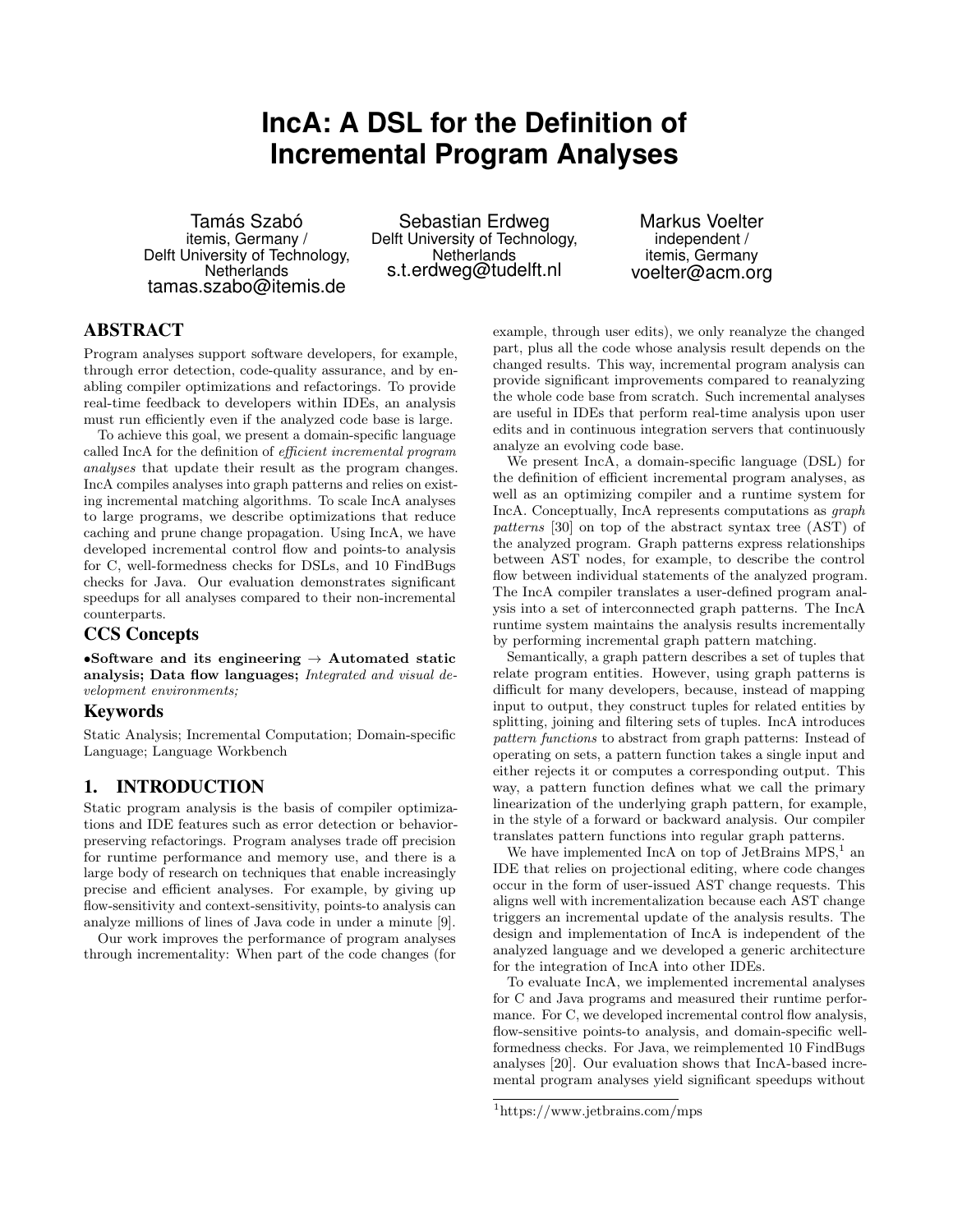<span id="page-1-0"></span>

Figure 1: A simple C program and its control flow

introducing unacceptable memory or initialization overheads. In summary, we make the following contributions:

- We introduce IncA, a language for the definition of incremental program analyses that is independent of the analyzed language. Our compiler translates IncA code into graph patterns [\(Section 3\)](#page-3-0).
- We implement compiler optimizations for IncA that reduce the memory required for incrementalization and the time required for change propagation [\(Section 4\)](#page-4-0).
- We describe the runtime system of IncA as a generic architecture that allows the integration of IncA analyses into different IDEs. Technically, the runtime system employs incremental graph pattern matching on the AST of the analyzed program [\(Section 5\)](#page-5-0).
- We develop three incremental analyses for C, including an incremental flow-sensitive points-to analysis, and reimplement 10 FindBugs analyses for Java [\(Section 6\)](#page-5-1).
- We evaluate the memory and runtime performance of IncA through extensive case studies on real-world C and Java software projects [\(Section 7\)](#page-7-0). We show that program analyses developed with IncA provide real-time feedback and scale to large code bases.

We reuse the IncQuery [\[35\]](#page-11-1) incremental evaluator in our system; thus the core incremental evaluator is not our contribution. There exist several incremental algorithms for a particular analysis [\[7,](#page-10-2) [25,](#page-10-3) [18,](#page-10-4) [26\]](#page-11-2) and frameworks for a particular class of analyses [\[3,](#page-10-5) [14,](#page-10-6) [39\]](#page-11-3) in the literature. In contrast to these solutions, our analysis framework is not bound to a specific class of analyses [\(Section 6\)](#page-5-1) and employs incremental graph pattern matching for program analysis as a novel approach.

# <span id="page-1-2"></span>2. INCREMENTAL PROGRAM ANALYSIS BY EXAMPLE

Using control flow analysis for C as an example, this section explains the problem of incremental program analysis and illustrates our solution.

Control flow analysis IDEs and compilers use control flow analysis to reason about the execution order of statements in a program and as a building block for further analyses such as points-to analysis.

The input of control flow analysis is the AST of the program and its output is a control flow graph (CFG) [\[24\]](#page-10-7). As an example, consider the C program and its control flow in [Figure 1.](#page-1-0) Each node in the CFG represents a statement in the program. A source statement is connected to a target statement in the CFG if there exists an execution trace in which the execution of the source statement immediately precedes the execution of the target statement. Note how control can flow from statement 3 both to 3a and 4 in [Fig](#page-1-0)[ure 1,](#page-1-0) depending on the condition of the if statement, which is why the CFG contains edges from 3 to 3a and from 3 to 4.

The result of our control flow analysis is a set of CFG edges. In this section, we restrict ourselves to a subset of

<span id="page-1-1"></span>

Figure 2: Computation graph of the CFG analysis evaluation

C with if statements and simple statements that entail a sequential control flow such as assignments. We define the relation CFlow for the edges of the CFG and we compute it as the union of two helper relations. (1) CSimple consists of those control flow edges (src,trg) where src is a simple statement that syntactically precedes trg in the source code. (2) CIf consists of control flow edges (src,trg) that lead into or out of an if statement or its branches, which is the case if (a) src syntactically precedes trg and src is an if statement without an else part, (b) src is an if statement and trg is the first statement of one of its branches, or (c) src is the last statement of one of the branches of an if that syntactically precedes trg.

In our example, CSimple has two elements (1,2) and  $(2,3)$ , while CIf has three elements  $(3,3a)$ ,  $(3a,4)$ , and (3,4). The union of the two relations constitutes CFlow.

Evaluation with graph patterns To compute the elements of the relations CSimple, CIf, and CFlow, we need to traverse the AST and discover the relevant structural relations between the AST nodes and their attributes. A natural representation of such computations is a graph pattern [\[30\]](#page-11-0). Much like our informal description of the relations above, a graph pattern describes sets of related entities through structural constraints on AST nodes and on instances of other graph patterns.

Given a set of interconnected graph patterns, we can compute their results by using a computation graph as illustrated in [Figure 2](#page-1-1) for our example. A computation graph consists of two kinds of nodes, each of which yields a set of related entities. Input nodes (grey) represent the AST structure directly, do not perform any computation, and do not depend on any other node. In [Figure 2,](#page-1-1) Statement and PrecedingStatement are the only input nodes; the former enumerates the nodes of type Statement from the AST and the latter enumerates the pairs of statements where the first statement syntactically precedes the other. Computation nodes (white) use the results of input nodes and other computation nodes to relate program entities. For example, node CSimple uses information from node Statement, SimpleStatement, and PrecedingStatement to identify statements related through simple control flow. Node CFlow combines the results from two computation nodes to produce the complete CFG.

Incremental control flow analysis We encode program analyses as graph patterns and computation graphs because this provides a good basis for incrementalizing the computation. Suppose the user modifies the analyzed program and adds an else branch 3b to the if statement as illustrated in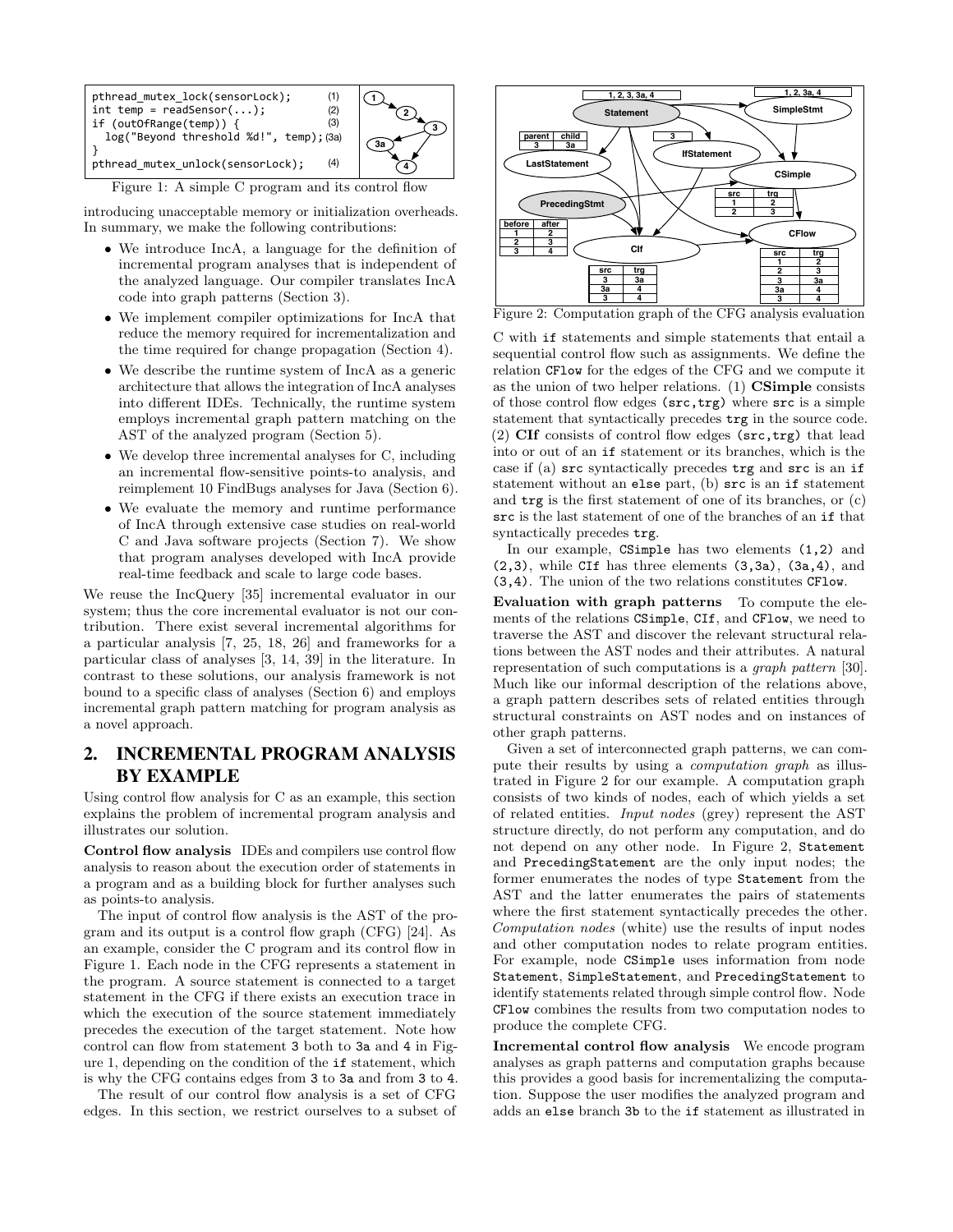<span id="page-2-0"></span>

Figure 3: Example analysis evaluation; (A) example C program code after modification, (B) CFG of the program code, (C) computation graph for incremental evaluation

[Figure 3.](#page-2-0) This invalidates the old CFG. Using graph patterns and computation graphs, instead of recomputing a new CFG from scratch, we can incrementally update the existing CFG.

To this end, computation graphs use memoization and perform incremental graph pattern matching: When code gets changed, we send change events to the input nodes of the computation graph. The nodes then transitively propagate changes to all dependent computation nodes and trigger the reanalysis of changed program entities. This way, we avoid any reanalysis of unchanged parts of the program. In our example, the introduction of the else branch triggers the following changes in the computation graph (cf. [Figure 3\)](#page-2-0):

• Addition of 3b to Statement and SimpleStatement.

- Removal of (3,4) from CIf because if statement 3 now has an else branch. That is, the conditional treatment is exhaustive and control is guaranteed to pass through one of the branches before reaching 4.
- Addition of (3.3b) to CIf because 3b is the first statement of the else branch.
- Addition of (3,3b) to LastStatement because 3b is the last statement of else branch of if statement 3.
- Addition of (3b,4) to CIf because (3,3b) was added to LastStatement and 3 precedes 4.
- Propagation of all changes from CIf to CFlow.

In our implementation based on projectional editing, we receive change events for user-issued AST changes directly from the IDE. Fine-grained AST change notifications align perfectly with incrementalization and there is no need for a potentially costly parsing step to compute AST differences. After an AST change, a projectional editor derives a new projection from the AST and displays it to the programmer.

A DSL for program analysis A DSL based on graph patterns is a good semantic basis for incrementally analyzing programs. However, programming with graph patterns is difficult because graph patterns operate on sets of related program entities, using operations such as filter, map, and

```
def cFlow(trg : Statement) : Statement = { 1
 return cSimple(trg) 2
} alt { |3return cIf(trg) 4
\vert 5
def cSimple(trg : Statement): SimpleStatement={ 6
 src := precedingStatement(trg)
 assert src instanceOf SimpleStatement
 return src 9
\} 10
def cIf(trg : Statement): Statement = { |11
 src := precedingStatement(trg) |12
 assert src instanceOf IfStatement \begin{array}{ccc} 13 \end{array}return lastStatement(src) |_{14}} alt { 15
 src := precedingStatement(trg) |16
 assert src instanceOf IfStatement |_{17}assert undef src.else 18
 return src 19
} alt { 20
 assert undef precedingStatement(trg) |21
 parent := trg.parent |22assert parent instanceOf IfStatement 23
 return parent 24
\} 25
```
Figure 4: Control flow analysis for a subset of C in IncA

cross product. This is far removed from the usual way of defining program analyses as forward or backward analyses [\[24\]](#page-10-7). Additionally, considerable anecdotal evidence at companies itemis and IncQueryLabs, where developers use the IncQuery graph pattern language [\[35\]](#page-11-1) for commercial projects, shows that developers would rather rely on more familiar core abstractions; functions, distinguishing input from output, direction in the function body and assignments. This experience was the main driver when we designed a DSL called IncA which abstracts from graph patterns.

Instead of operating on sets of program entities, IncA supports the definition of program analyses using what we call pattern functions. A pattern function is a linearized graph pattern: It takes a single tuple of inputs and either rejects the input or produces a single tuple of outputs through a sequence of statements in the body of the pattern function. Semantically, a pattern function corresponds to a graph pattern that relates the program entities that occur as either input or output. In particular, the separation of entities into input and output and the order of statements in the body of a pattern function are semantically irrelevant. Nevertheless, linearization simplifies the definition of program analyses. Since many different linearizations of the same graph pattern are possible, we say a pattern function defines the primary linearization of the underlying graph pattern. We illustrate IncA through the definition of the control flow analysis for our subset of C, where the linearization enables us to write the definition in the style of a backward analysis.

[Figure 4](#page-2-1) shows the IncA code that defines the control flow analysis. We show three pattern functions that follow the informal description of the corresponding relations above, while the other helper functions are omitted. Function  $cFlow$ takes a target statement trg and finds and returns the control flow predecessors of  $trg$  using functions cSimple and cIf. We write alt to provide alternative results for a pattern function. Note that the functions are defined over the mbeddr C [\[37\]](#page-11-4) dialect in this example. The tight connection with the analyzed language makes it possible to use its types and language concepts in the IncA code and to provide the usual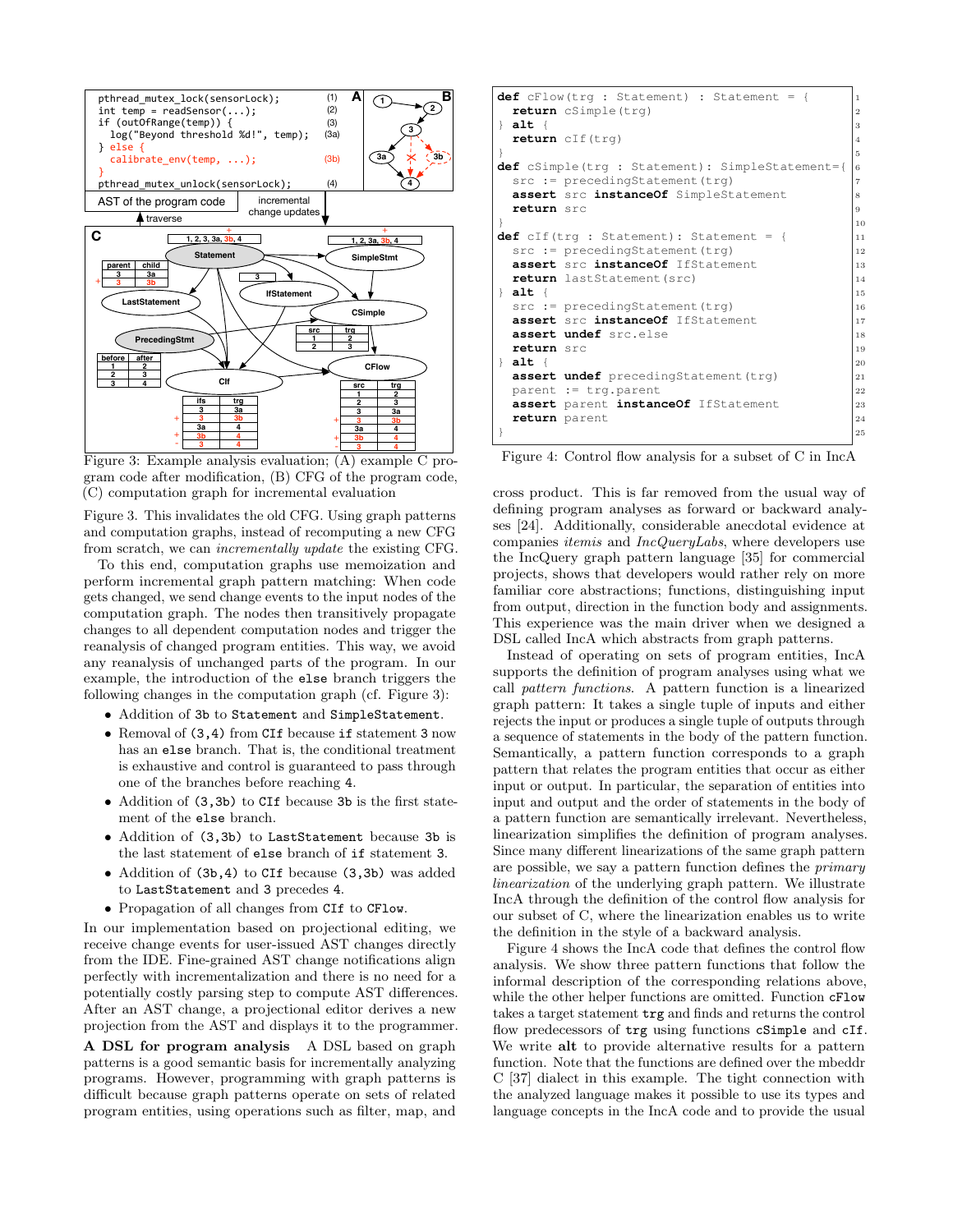IDE features, such as highlighting and proposals, during the development of the analysis.

Function cSimple queries pattern precedingStatement for trg. The function can return multiple results, but IncA abstracts over this. Next, cSimple asserts that the predecessor of trg is indeed a simple statement. If it is, cSimple yields this statement as a control flow predecessor. Otherwise, cSimple fails for trg and does not yield any output.

Function cIf is composed of three alternatives that compute the control flow when an if statement is involved. IncA provides direct access to the AST structure. For example, in the second alternative, src.else represents the else branch of the if statement src. As shown by cIf, IncA also supports the language construct undef to ascertain that a given pattern-function call does not yield any result or that an AST node is undefined.

Our compiler translates pattern functions into regular graph patterns, but also analyzes the pattern functions to perform optimizations. In particular, our compiler determines which parts of an AST are irrelevant for an analysis and uses this information to prune the propagation of change notifications and to reduce caching [\(Section 4\)](#page-4-0).

# <span id="page-3-0"></span>3. INCREMENTAL PROGRAM ANALYSIS WITH IncA

In this section we discuss IncA in greater detail. Specifically, we describe the syntax of IncA and explain how we translate its syntactic constructs into graph patterns.

## 3.1 Syntax of IncA

[Figure 5](#page-3-1) shows the syntax of IncA. We write  $\bar{a}$  for a sequence of a elements, which includes the empty list.

A module groups related pattern functions. Modules can import other modules to gain access to their public pattern functions. Functions are public by default, but can be marked private to restrict their visibility to the containing module.

A pattern function represents the primary linearization of a graph pattern. A function takes a tuple of typed input parameters and either rejects the input or produces an output tuple. A function may define multiple alternative linearizations for the same input.

Each alternative consists of a sequence of statements, ending with a return statement that defines the output tuple. An assignment statement binds variables to the components of a tuple. An assertion statement aborts the computation and rejects the current input if the condition fails. As conditions we support equality, inequality, AST node-type membership, AST node-type exclusion, and undefinedness testing.

An expression can refer to a variable, represent a value literal, refer to a property of an AST node, call another pattern function, or compute the transitive closure of another pattern function. For the transitive closure, the called pattern function must take a single input and provide a single output. The evaluation of such expressions yields all intermediate outputs, but IncA's syntax abstracts over this and permits the use as if there was only a single definite output.

#### 3.2 Compilation to Graph Patterns

The theory of graph patterns is well established [\[30\]](#page-11-0) and we define the semantics of IncA through translation to graph patterns. A graph pattern consists of pattern variables and constraints over these variables. The constraints can refer to other graph patterns. We use the following constraints:

<span id="page-3-1"></span>

|                                      | (module) $m ::= \text{module } n \text{ import } \overline{n} \{ \overline{f} \}$ |
|--------------------------------------|-----------------------------------------------------------------------------------|
|                                      | (function) $f ::= vis \textbf{def } n(n : T) : \overline{T} = \overline{a}$       |
|                                      | (visibility) $vis ::=$ private   public                                           |
| (alternative) $a$ ::= $\overline{s}$ |                                                                                   |
|                                      | (statement) $s$ ::= $\overline{n}$ := $e$   assert c   return e                   |
|                                      | (condition) $c ::= e == e   e != e   e$ instance Of T                             |
|                                      | e not instance Of $T  $ undef e                                                   |
|                                      | (expression) $e$ ::= $n   l   e.n   n(\overline{e})   n^+(e)$                     |
| (literal)                            | $l$ ::= number   string   enum   boolean                                          |
|                                      | (type) $T := \text{AST node type (from analyzed language)}$                       |
| (name)                               | $n \quad ::= \text{name}$                                                         |
|                                      | Figure 5: Syntax of IncA                                                          |

• Entity(v,T) holds if variable v has type T.

- Relation(l,v1,v2) holds if there is an edge labeled l between variables v1 and v2.
- Eq(v1, v2) and Neq(v1, v2) hold if variables v1 and v2 point to the same/different element.
- PC( $p, \overline{v}$ ) and NPC( $p, \overline{v}$ ) hold if the pattern p accepts/rejects the tuple  $\bar{v}$ .
- $TC(p, v1, v2)$  holds if the transitive closure of the binary pattern  $p$  contains the tuple  $(v1,v2)$ .
- Alt $(\bar{p}, \bar{v})$  holds if any of the patterns in  $\bar{p}$  accepts the tuple  $\bar{v}$ .

We map IncA constructs to graph-pattern constraints as follows. An IncA variable becomes a pattern variable and a literal becomes a pattern variable with an Eq constraint. A property access e.n translates to a constraint Relation(n,e,v), where v is a fresh pattern variable that represents the result of the lookup. A function call  $f(\bar{e})$  becomes a constraint PC( $f, \overline{e} \overline{v}$ ), where  $\overline{v}$  are fresh and represent the result of the call (the notation  $\bar{e}\bar{v}$  means concatenation). For transitive closure, we use the TC constraint.

Next, we translate IncA conditions to constraints. Equality and inequality straightforwardly translate to Eq and Neq constraints, and node-type membership test with instanceof becomes an Entity constraint. Negative conditions require helper patterns and calls to them with NPC. The helper function contains an Entity for a not instanceOf while it contains the corresponding subpattern for the expression in case of an undef. The function call with an undef is an exception, because it is directly translated to an NPC.

For statements, we proceed as follows. An assertion simply promotes the constraints of its condition. An assignment matches up the variables on the left-hand side with the variables that result from the expression on the right-hand side. We generate Eq constraints for the pairs of variables from the two sides. To represent the output tuple of a function, we use designated variables. We handle a return statement as an assignment to these variables.

Finally, we collect the functions from a module and its transitively imported modules and generate graph patterns for the functions and their alternatives. Function input parameters become pattern variables  $\overline{v_i}$  and we create designated pattern variables  $\overline{v}_o$  for the output tuple. The type annotations on input and output of a function become Entity constraints over  $\overline{v_i} \overline{v_o}$ . We combine the patterns  $\overline{p}$  of a function's alternatives using an alternative constraint  $\text{Alt}(\overline{p},\overline{v_i}\,\overline{v_o})$ .

This translation process also shows the driving forces for the abstraction from graph patterns. Graph patterns are verbose, because they require explicit variables for all intermediate expressions, explicit Entity for type constraints and helper patterns for negative conditions. Additionally, they are nondirectional which is in contrast to the usual directional nature of program analyses.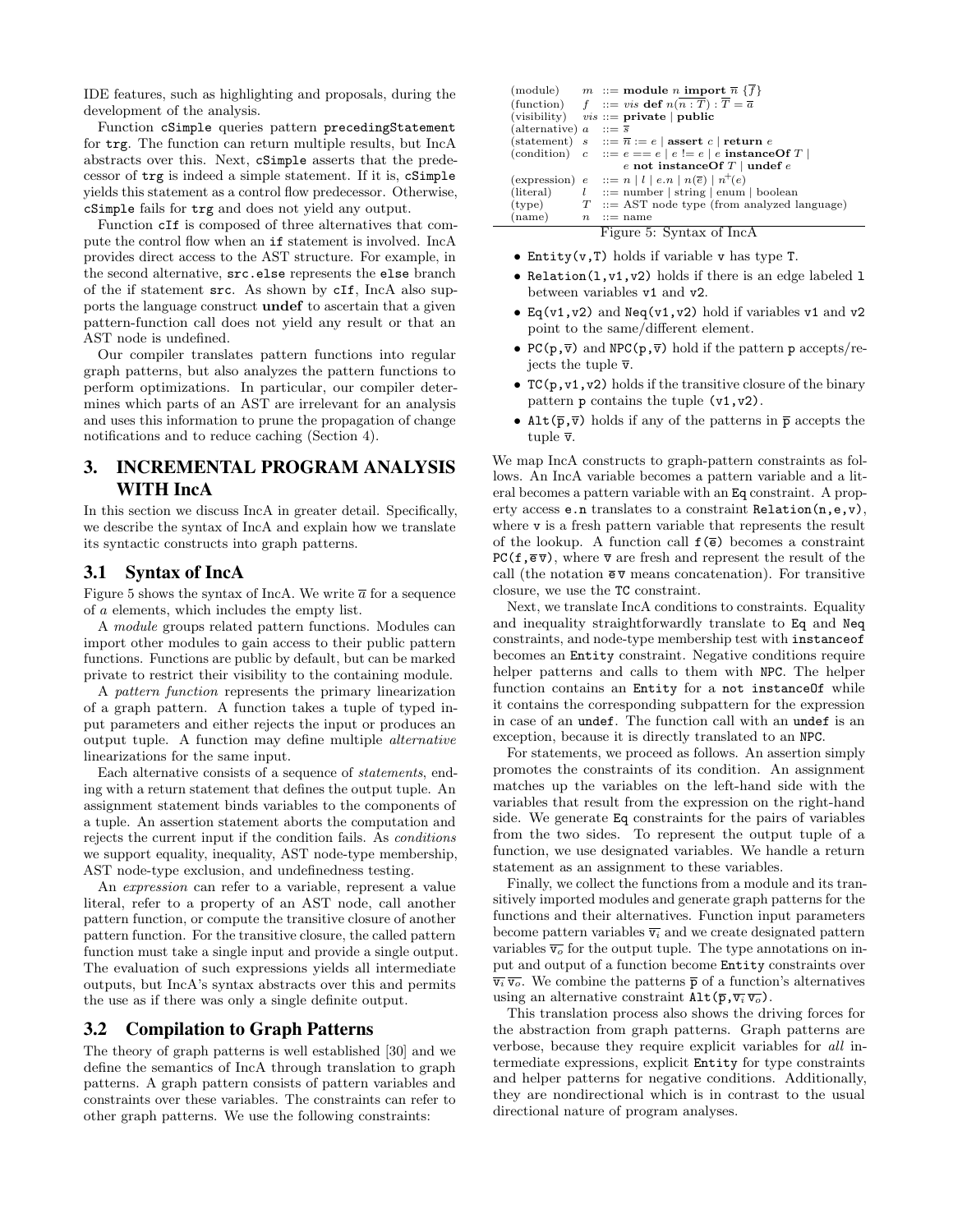To achieve incrementality, we reuse the incremental graph pattern-matching implementation that is part of IncQuery [\[35\]](#page-11-1), but there are also many other alternatives for matching [\[30\]](#page-11-0). The expressive power of our program analysis language (and of the core IncQuery engine) is classified as FO(LFP) [\[28,](#page-11-5) [21\]](#page-10-8) which stands for First Order logic extended with the Least Fixed Point operator. We believe that this formalism is expressive enough for a wide variety of program analysis as we demonstrate in [Section 6.](#page-5-1)

## <span id="page-4-0"></span>4. COMPILER OPTIMIZATIONS FOR IncA

The performance of IncA depends on both the memory required for caching as well as the efficiency of change propagation in the computation graph. In this section, we describe compiler optimizations for IncA that improve both of them.

Our approach for performance improvement relies on the observation that the evaluation of a program analysis usually only depends on a relatively small part of an AST. For incremental analysis, this means that many AST changes do not affect the analysis result and can be safely ignored. We can use this observation to improve caching and change propagation. There is no need to write a changed element to the input nodes of the computation graph if it is known to be irrelevant for the analysis. This saves both memory and time, because by discarding irrelevant input nodes we avoid subsequent change propagation in the computation graph, which in turn also avoids caching of unneeded results.

To make use of this observation in practice, we must be able to distinguish relevant from irrelevant changes. To this end, we have developed an analysis for IncA programs, that is, an analysis of the program analysis code. Our analysis inspects the IncA code to compute a conservative approximation of all changes that can affect the result of the IncA program. We analyze each module of the IncA program with its transitive imports separately because the IncA compiler creates one computation graph for each module.

As a first approximation of the relevant changes, we can collect the declared types of all mentioned AST nodes from the functions. For example, consider again the control flow analysis in [Figure 4.](#page-2-1) The IncA code refers to AST nodes of type Statement, SimpleStatement, IfStatement, and ElsePart (via src.else). Since type Statement is a supertype of the other two statement types, a sound approximation is given by the set of changes that modify nodes of type Statement or ElsePart. Accordingly, when incrementally executing the control flow analysis in the IncA runtime system, we can ignore changes to expressions, function declarations, and others. Note that the type information is not an additional assumption about the analysis, it is part of the IncA code. The subtyping relationship between the AST node types is determined by the analyzed program's language.

Using the declared types of AST nodes is a good starting point for optimization; however it is rather imprecise. To improve the effectiveness of the optimization, we can take type assertions (instanceOf) into account to determine the actually relevant AST node types. Consider an excerpt of a points-to analysis for C shown in [Figure 6.](#page-4-1) Function pointsTo computes pairs of C variables for assignments of the form  $u = \&v$ . It uses function varInExpr to reject expressions that are not variables (such as additions or multiplications) and otherwise to extract the variable of an expression.

If we only consider the declared types and ignore type assertions, we have to assume that a change to any node

<span id="page-4-1"></span>

| module pointsTo {                                                           | 1              |
|-----------------------------------------------------------------------------|----------------|
| <b>def</b> pointsTo(s : Assignment) : (Var, Var) = {                        | $\overline{2}$ |
| $left := s.left$                                                            | 3              |
| $right \in AddressOfExpr$<br>$right := s.right$                             | $\overline{a}$ |
| assert right instanceOf AddressOfExpr <--                                   | 5              |
| $\sqrt{r}$ from := varInExpr(left)                                          | 6              |
| to := $varInExpr(right.expr)$ .                                             | 7              |
| return (from, to)                                                           | $\mathbf{8}$   |
|                                                                             | 9              |
| $left \in GlobalVarRef$ or LocalVarRef<br>right.expr $\in$                  | 10             |
| $\setminus$ from $\in$ GlobalVar or LocalVar<br>GlobalVarRef or LocalVarRef | 11             |
| to $\in$ GlobalVar or LocalVar                                              | 12             |
| <b>private def</b> varInExpr(e : Expression) : Var ={                       | 13             |
| assert e instanceOf GlobalVarRef                                            | 14             |
| return e.var                                                                | 15             |
| $\}$ alt {                                                                  | 16             |
| assert e instanceOf LocalVarRef                                             | 17             |
| return e.var                                                                | 18             |
|                                                                             | 19             |
|                                                                             | 20             |

Figure 6: Identifying relevant AST node types in IncA

of type Assignment, Var, or Expression affects the analysis result. However, we can apply the following reasoning to narrow the set of relevant changes in [Figure 6:](#page-4-1)

- Initially, both variables left and right have type Expression according to the properties of Assignment.
- The type assertion at line 5 constrains the type of right to the more specific type AddressOfExpr.
- The function call in line 6 calls varInExpr with a reference to the variable left. Function varInExpr has two alternatives, the first one restricting e to GlobalVarRef, while the second one restricts it to LocalVarRef. Expressions that satisfy neither restriction are rejected by varInExpr. So the call in line 6 only succeeds, and thus contribute to the analysis result, if left is a GlobalVarRef or a LocalVarRef. Moreover, the type of variable from must be GlobalVar or LocalVar.
- The same reasoning applies to the function call at line 7 for right.expr and variable to.

This reasoning shows that we only need to observe changes to statement nodes of type Assignment, to expression nodes of type AdressOfExpr, GlobalVarRef, and LocalVarRef and to variable nodes of type GlobalVar and LocalVar. Considering that, for example, the mbeddr dialect of C with its language extensions has more than 200 different kinds of expressions, our analysis can yield significant improvements for the memory and runtime performance of an IncA analysis. We empirically confirm this in [Section 7.](#page-7-0)

We now provide a detailed description of our interprocedural data-flow analysis for IncA programs:

Traverse call chains We perform a depth-first traversal of the pattern-function call graph, starting at publicly visible functions. The analysis is inter-procedural, that is, we pass type information from the caller to the callee. Different call chains may result in different type constraints for parameters and variables; thus we analyze all call chains separately.

Type intersection During traversal, for each alternative of a pattern function, we collect the type constraints from assertions and function calls for each parameter and local variable. An alternative can only succeed if each parameter and variable satisfies all type constraints. This corresponds to constructing the intersection of all type constraints for each parameter and variable.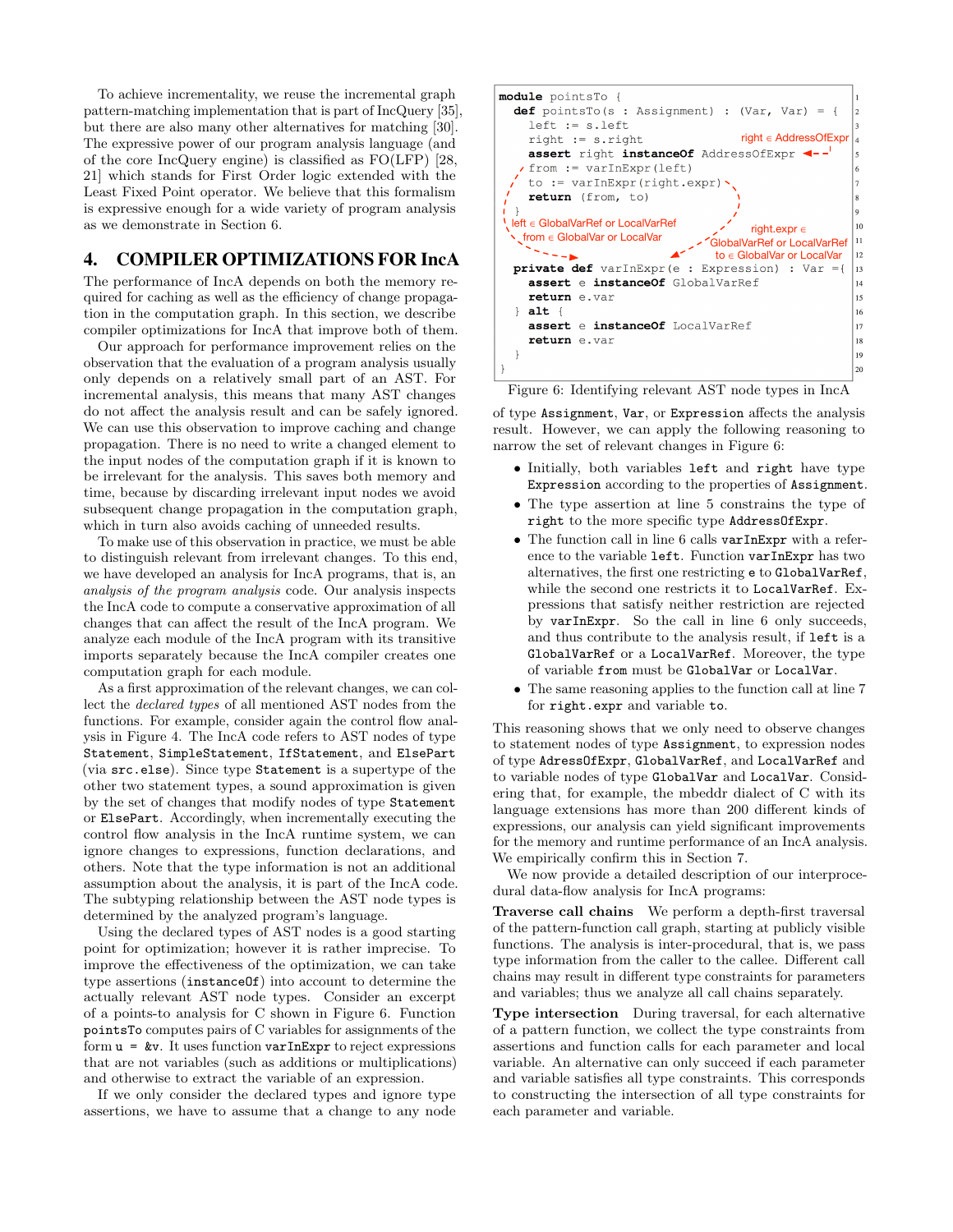<span id="page-5-2"></span>

Figure 7: Architecture for integrating IncA into IDEs

Type union A pattern function succeeds if at least one of its alternatives succeeds. Thus, it is sufficient if the parameters satisfy the type constraints of at least one alternative. We approximate this by constructing the union of the type constraints for parameters and variables from all alternatives.

Optimization The analysis result is the union of the type constraints for the different call chains. Only changes that affect nodes of these types can affect the analysis result. We prune the propagation of irrelevant changes, thus avoiding the computation and caching of irrelevant pattern matches.

As opposed to using a library for program analysis, an advantage of specifying the program analysis as DSL code is that the analysis itself becomes analyzable which enables our optimization. Additionally, our optimization is generic as it is not bound to the IncA DSL, for example, it could be applied on the graph patterns as well.

# <span id="page-5-0"></span>5. TECHNICAL REALIZATION AND IDE INTEGRATION

We elaborate on the architecture of IncA's runtime system, identifying components that enable integration of incremental program analyses into IDEs and explain their interactions.

#### 5.1 Overview

[Figure 7](#page-5-2) shows the architecture for integrating IncA into an IDE. The analysis code is an IncA program that runs on the analyzed program. As detailed in [Section 5.3,](#page-5-3) our architecture requires that the IDE translates user edits into AST change notifications, which trigger the incremental analysis.

The navigator is the entry point of the incremental analysis. As an adapter between the IDE and the incremental evaluator, it gets notified about AST changes by the IDE. It also allows the evaluator to traverse the input AST during initialization of the computation graph. Later, when the navigator receives an AST change notification, it notifies the incremental evaluator about relevant AST changes, as determined by our compiler optimization [\(Section 4\)](#page-4-0). Since the navigator knows the IDE-internal AST representation, it constitutes a language-independent but IDE-specific component.

The incremental evaluator is responsible for the incremental maintenance of the analysis results. The component is independent of the IDE and of the analyzed language. The evaluator uses the navigator to navigate in the AST and to receive notifications about AST changes; this way, the evaluator does not depend on the internals of the IDE.

The incrementally maintained results of a program analysis can be used to inform the user about new errors or as part of a refactoring in the IDE. This connection closes the loop between the user and our system and shows how incremental analysis supports interactive development.

#### 5.2 Implementation for MPS

We instantiated the architecture for the Meta Programming System (MPS) using IncQuery [\[35\]](#page-11-1) as the incremental evaluator. Both tools are available as open-source software, as is our implementation.[2](#page-5-4)

MPS is an IDE that uses projectional editing [\[38\]](#page-11-6) instead of a parser-based approach. When editing the program in a projectional editor, every user edit (for example, inserting an operator) directly corresponds to an AST change. After an AST change, a projectional editor renders new projection from the changed AST based on projection rules of the AST nodes and displays it to the programmer. Projectional editing is well-suited for incremental program analysis because the user's edits directly correspond to incremental AST changes and no incremental parsing is necessary.

Our system reuses the incremental graph pattern matching component of IncQuery. This component realizes the computation graph presented in [Section 2.](#page-1-2) The component expects the graph patterns to be specified using the Java API PSystem.[3](#page-5-5) We implemented the IncA compiler to translate graph patterns into a PSystem specification. After startup, IncQuery uses the navigator to initialize its computation graph and to retrieve AST changes.

#### <span id="page-5-3"></span>5.3 Applicability in other IDEs

The applicability of our solution is ultimately determined by the granularity of an IDE's incremental change notifications as the analyzed program changes. We see three kinds of IDEs where our solution can be applied efficiently. (1) Projectional IDEs (like MPS) where code manipulations directly correspond to incremental AST change events. (2) Graphical IDEs, which, like projectional IDEs, also directly manipulate structures and can thus easily derive AST changes after a change. (3) Finally, textual IDEs that are backed by an incremental parser (cf. [\[27\]](#page-11-7) for example incremental parsers and the Eco language workbench [\[8\]](#page-10-9) which relies on an incremental parser). In this case, the degree of incrementality that our approach can achieve depends on the granularity of the incremental AST differences the parser can provide.

# <span id="page-5-1"></span>6. CASE STUDIES

To validate our approach, we have used IncA to implement three program analyses for mbeddr C and one program analysis for Java. mbeddr C is an extensible C dialect and IDE for embedded software built on top of MPS. This section describes the program analyses and gives details about their implementation, while [Section 7](#page-7-0) contains the performance evaluation. We show only the most interesting parts of the implementations; the full implementation is available online.

#### 6.1 Control Flow Analysis

The introductory example in [Section 2](#page-1-2) already gave an intuition about control flow analysis. The incremental construction of a control flow graph (CFG) is an important building block for incremental, flow-sensitive analyses such as the flow-sensitive points-to analysis described next. These two analyses combined enable further precise analyses such as uninitialized read and unused assignment analysis.

We implemented an incremental control flow analysis that handles all of mbeddr C, including conditionals (if

<span id="page-5-5"></span><span id="page-5-4"></span><sup>2</sup><https://szabta89.github.io/projects/inca.html>

<sup>3</sup>[https://wiki.eclipse.org/EMFIncQuery/](https://wiki.eclipse.org/EMFIncQuery/DeveloperDocumentation/PSystem)

[DeveloperDocumentation/PSystem](https://wiki.eclipse.org/EMFIncQuery/DeveloperDocumentation/PSystem)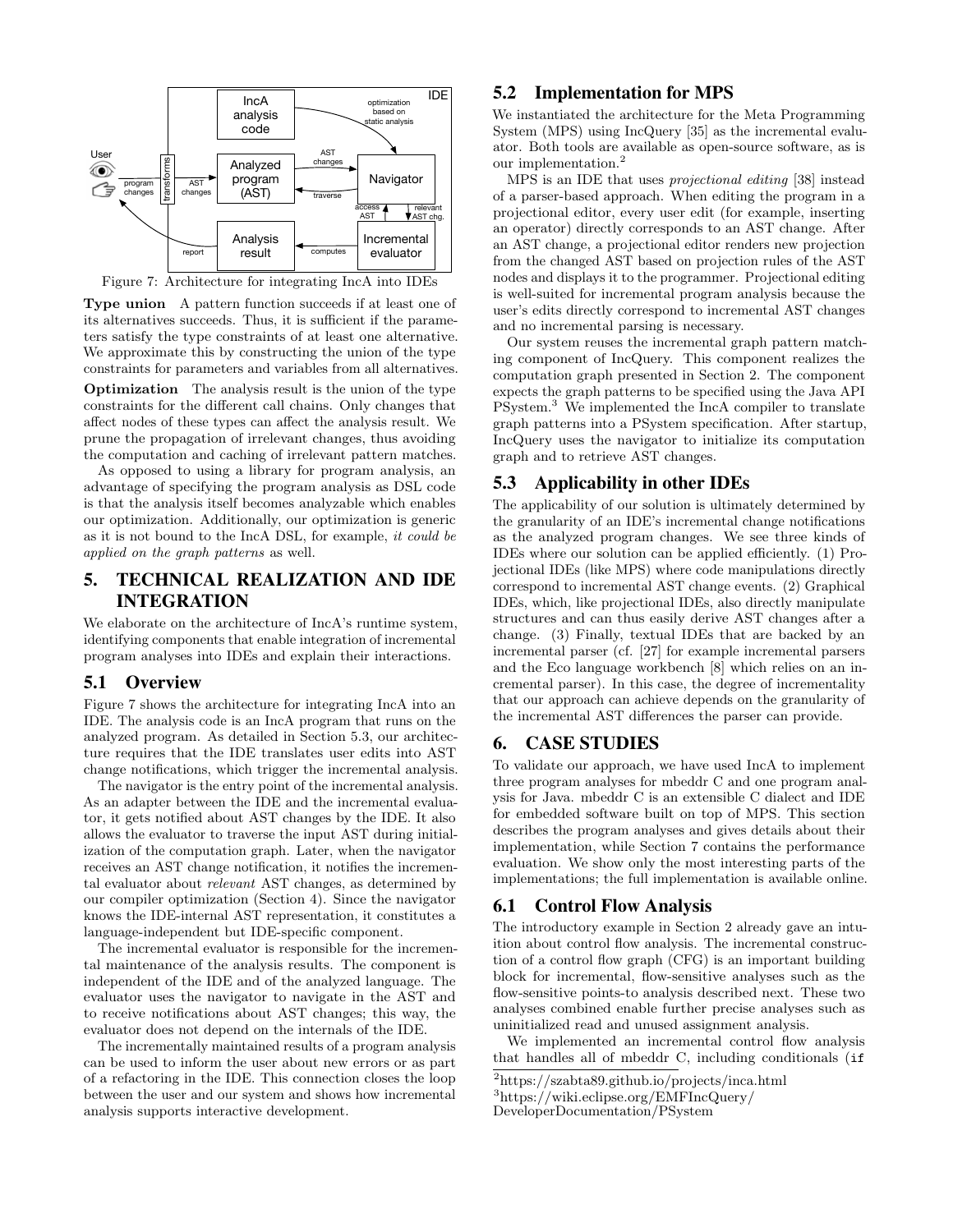<span id="page-6-0"></span>
$$
\frac{1}{u+v} u = \&v \left\{ \begin{array}{l} (1) \ x+v \ y \ x^2 \end{array} \right\} \xrightarrow[u+v]{x+v} u = x \left\{ \begin{array}{l} x \rightarrow y, y \rightarrow v \ y \rightarrow x \end{array} \right. = x \left\{ \begin{array}{l} (3) \ x \rightarrow u, y \rightarrow v \ y \rightarrow y \end{array} \right. \times (4) \xrightarrow[u \rightarrow v]{(5)}
$$
 Figure 8: Andersen's rules for points-to analysis

and switch), loops (for, while, and do while), and jumps (break and continue). The implementation follows the style of the introductory example, extending the cFlow relation with further alternatives to handle all control statements. The complete control flow analysis produces a CFG where the nodes not only represent statements of the program, but also other control flow points like the alternative case branches of a switch statement or the else if parts of an if statement. To this end, we defined an interface ICFGNode as supertype for all nodes that can appear in the CFG. We use this type in the points-to analysis as well.

## 6.2 Points-to Analysis

Our second case study is a points-to analysis for mbeddr C. Given a variable that stores a pointer, the goal of a points-to analysis is to identify the possible targets of the variable. There is a vast amount of research in this area [\[22,](#page-10-10) [32,](#page-11-8) [41\]](#page-11-9), because the precision of points-to analysis directly benefits optimizations such as lock elision in a concurrent system and program analyses such as uninitialized read analysis.

We represent the result of a points-to analysis as a relation PointsTo(from,to), which consists of those tuples where both from and to are variables and from potentially points to to at runtime. A points-to analysis is sound if PointsTo is a conservative approximation of the actual targets of the variables. A well-known algorithm for computing the PointsTo relation is Andersen's algorithm [\[1\]](#page-10-11). It considers four basic kinds of assignments as shown in [Figure 8](#page-6-0) and derives the points-to relation for the whole program from them.

Our points-to analysis in IncA builds on Andersen's rules but extends them in three ways. First, by implementing the analysis in IncA we immediately improve the run time after code changes through incrementality. Second, we add flow-sensitivity by building on top of our incremental control flow analysis. Third, we do not require the code to only use the four kinds of assignments in Andersen's rules, rather support all of mbeddr C except pointer arithmetics.

[Figure 9](#page-6-1) shows an excerpt of the points-to analysis in IncA. We use three main pattern functions for flow-sensitive points-to analysis. Function pointsToBefore(n,u) computes the potential targets of variable u before the execution of node n of the CFG. We compute pointsToBefore by promoting the bindings of pointsToAfter along the control flow graph. Function pointsToAt(n) computes the effect of node **n** in the form of changed bindings  $(x,y)$ . We describe function pointsToAt in greater detail below. Function pointsToAfter(n,u) yields the potential targets of variable u after the execution of node n. If there is no new binding at all at node n (first alternative) or the new binding has no effect on variable u (second alternative), pointsToAfter retains the targets described by pointsToBefore. Otherwise, if node n affects variable u (third alternative), pointsToAfter yields the new targets of u.

A single CFG node can contain multiple assignments due to expression nesting as in  $(x=xu)+(y=xv)$ . Function pointsToAt(n) gathers all assignments that occur in node n and computes the corresponding points-to tuples. Given an assignment, we can extract the pointer variable u from the assignment's left hand side expression and the pointed-to variable v from the right with Andersen's rules. However,

<span id="page-6-1"></span>

| <b>def</b> pointsToBefore(n:ICFGNode, u:Var) : Var = { | 1              |
|--------------------------------------------------------|----------------|
| $pred := cFlow(n)$                                     | $\overline{2}$ |
| return pointsToAfter(pred, u)                          | 3              |
|                                                        | $\overline{4}$ |
| <b>def</b> pointsToAfter(n:ICFGNode, u:Var) : Var = {  | 5              |
| <b>assert undef</b> pointsToAt (n)                     | 6              |
| return pointsToBefore (n, u)                           | $\overline{7}$ |
| $\}$ alt {                                             | 8              |
| $(x, y) :=$ pointsToAt(n)                              | 9              |
| <b>assert</b> $x := u$                                 | 1 <sub>0</sub> |
| return pointsToBefore (n, u)                           | 11             |
| $\}$ alt {                                             | 12             |
| $(x, y) :=$ points To At $(n)$                         | 13             |
| $\texttt{assert} \times == \mathbf{u}$                 | 14             |
| return y                                               | 15             |
|                                                        | 16             |
| <b>def</b> pointsToAt(n : ICFGNode) : $(Var, Var) = {$ | 17             |
| $(hs, rhs) := assignmentAt(n)$                         | 18             |
| $u := varInExprLeft(1hs)$                              | 19             |
| $v := varInExprRight(rhs)$                             | 20             |
| return $(u, v)$                                        | 21             |
|                                                        | 22             |
|                                                        |                |

Figure 9: Flow-sensitive points-to analysis in IncA

<span id="page-6-2"></span>

|               | <b>def</b> varInExprLeft(lhs : Expression) : Var = {  | $\mathbf{1}$   |
|---------------|-------------------------------------------------------|----------------|
|               | return varInExpr(lhs)                                 | $\overline{2}$ |
|               | $\}$ alt {                                            | 3              |
|               | assert lhs instanceOf DerefExpr                       | 4              |
|               | $e :=$ lhs.expression                                 | 5              |
|               | $u := varInExploreLeft(e)$                            | 6              |
|               | $n :=$ ancestorCFGNode(lhs)                           | $\overline{7}$ |
|               | $v := pointsToBefore(n, u)$                           | 8              |
|               | return v                                              | 9              |
| $\mathcal{E}$ |                                                       | 10             |
|               | <b>def</b> varInExprRight(rhs : Expression) : Var = { | 11             |
|               | assert rhs instanceOf AddressOfExpr                   | 12             |
|               | $e :=$ rhs.expression                                 | 13             |
|               | return varInExpr(e)                                   | 14             |
|               | $\}$ alt {                                            | 15             |
|               | $u := varInExpr(rhs)$                                 | 16             |
|               | $n :=$ ancestorCFGNode (rhs)                          | 17             |
|               | $v :=$ pointsToBefore(n, u)                           | 18             |
|               | return v                                              | 19             |
|               | $\{$ alt $\{$                                         | 20             |
|               | assert rhs instanceOf DerefExpr                       | 21             |
|               | $e :=$ rhs.expression                                 | 22             |
|               | $u := varInExprRight(e)$                              | 23             |
|               | $n :=$ ancestorCFGNode (rhs)                          | 24             |
|               | $v := pointsToBefore(n, u)$                           | 25             |
|               | return v                                              | 26             |
| ł             |                                                       | 27             |

Figure 10: Extracting points-to variables in IncA

depending on the side of the assignment, the computation is different. pointsToAt calls varInExprLeft to look up the pointer variable and varInExprRight to obtain the pointedto variable and returns them as a new points-to tuple.

Function varInExprLeft in [Figure 10](#page-6-2) computes the pointer variable of an assignment's left-hand side expression. If the expression is a plain variable reference, function varInExpr from [Figure 6](#page-4-1) extracts the variable. Otherwise, based on the fourth Andersen rule [\(Figure 8\)](#page-6-0), a pointer dereferencing \*e requires the lookup of the points-to targets of e. Function varInExprLeft calls itself recursively on e to handle multiple dereferencings \*\*e, until finally reaching a plain variable. We look up the points-to targets of the dereferenced variable u by calling pointsToBefore, using ancestorCFGNode to retrieve the surrounding CFG node. Function varInExprRight implements three alternatives corresponding to the first three Andersen rules (in order). The implementation for deref-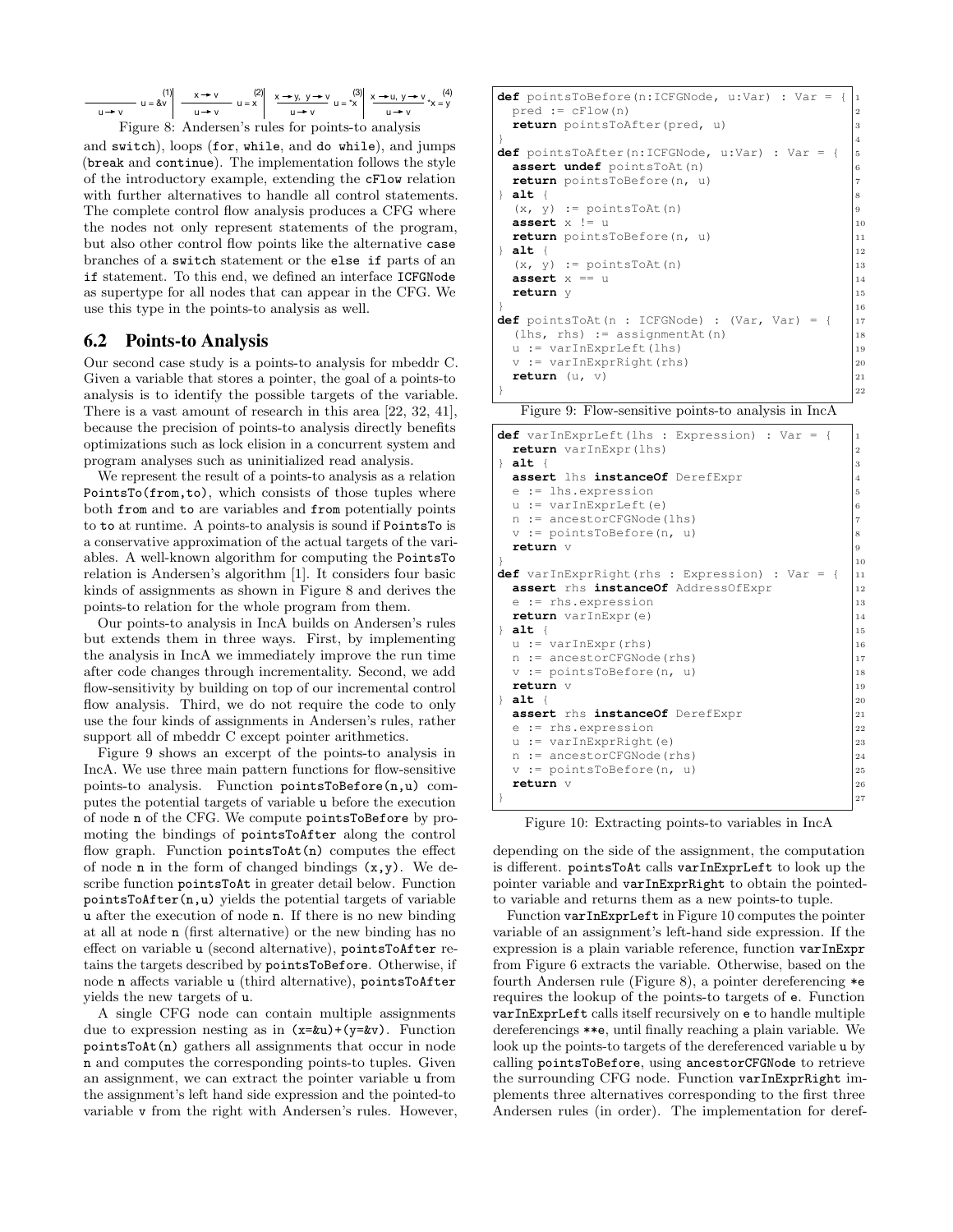```
def CI_CONFUSED_INHERITANCE(c: Class): Void
 assert c.isFinal == true
 member := c.member
 assert member instanceOf Field 4
 assert member.visibility instanceOf Protected 5
} 6
```
Figure 11: FindBugs CI\_CONFUSED\_INHERITANCE in IncA erencing (second alternative) is identical to varInExprLeft and the other two alternatives are straightforward.

# 6.3 Well-formedness Checks for mbeddr C

We implemented four well-formedness checks for mbeddr C and its language extensions. While the control flow analysis and the points-to analysis inspected each function declarations in separation, our well-formedness checks require global knowledge about the source code. This case study shows that IncA scales to support whole-program analyses. The checks are as follows:

CYCLE mbeddr C provides modules for organizing code. This check detects cyclic module dependencies.

GLOBAL This check detects conflicting global variables with the same name across modules.

REC This check detects recursive functions by construction and inspection of a call graph. In embedded systems with constrained memory, the stack space required for recursive functions is often unacceptable.

COMP mbeddr C supports interfaces and composable components. This check detects components that fail to implement all functions declared by their interfaces.

## 6.4 FindBugs for Java

FindBugs [\[20\]](#page-10-1) is a suite of predefined patterns to detect potential bugs in Java code. To show that our system is independent of the analyzed language, we implemented 10 Find-Bugs analyses in IncA for MPS' Java dialect. Apart from a few language extensions, this Java language is identical to the original Java language. As an example, we show the implementation of the CI\_CONFUSED\_INHERITANCE rule in [Figure 11.](#page-7-1) It detects final classes that have at least one protected field. Since the class is final, it cannot be subclassed and the field should be private or public. The implementation runs incrementally thanks to IncA.

# <span id="page-7-0"></span>7. PERFORMANCE EVALUATION

In this section, we present the performance evaluation of our system for the case studies introduced in [Section 6.](#page-5-1) We answer the following questions:

(Q1) Run time: How does the run time of IncA program analyses compare to their non-incremental counterpart?

(Q2) Memory: How does the memory requirement of IncA analyses compare to their non-incremental counterpart?

(Q3) Optimization impact: How does our optimization [\(Section 4\)](#page-4-0) affect the run time and memory requirements?

## 7.1 Evaluation Setup

For each case study, we start with an initial code base (introduced below). After the initial, non-incremental run of the analysis, we programmatically make 100 updates of the code base and run the analysis after each update. Each update consists of 1 to 20 random code changes, such as duplicating a statement, deleting a function, renaming a variable, or introducing a new import. This approach allows us to imitate how a user would modify the source code.

We measure the wall-clock time of processing the initial code and of processing each update step. For the memory measurement, we call the garbage collector after each analysis run and measure the required heap memory. We subtract the heap memory used before running the first analysis to obtain the memory usage of our system. We repeat each measurement five times and discard the results of the first and second run to account for Java VM warm-up.

As the first benchmark, we run the control flow and pointsto analysis on the Toyota ITC  $\text{code}^4$  $\text{code}^4$ , a collection of C code snippets with intentional bugs to test the precision of static analysis tools. The code base comprises about 15,000 lines of C code. We compare the performance of the incremental analyses to a non-incremental flow-sensitive points-to analyses that was already available in mbeddr. The two analyses produce exactly the same results on the benchmark.

The second benchmark was running the well-formedness checks on a commercial Smart Meter software implemented in mbeddr C [\[36\]](#page-11-10). A smart meter is an electric meter that continuously records the consumption of electrical power, calculates derived quantities, and sends the data back to the utility provider for monitoring and billing. The whole project comprises about 44,000 lines of mbeddr C code. For comparison, we implemented non-incremental well-formedness checks in MPS Java that produce exactly the same results.

Running the 10 FindBugs checks consituted the third benchmark; we ran it on the Java implementation of the mbeddr importer which is responsible for migrating legacy C code to mbeddr C. The importer comprises about 10,000 lines of MPS Java code. Because of the MPS Java code base, we would need to generate textualized Java code after every code change to be able to use the original FindBugs tool. For our large code base this is impractical, and thus for this benchmark we do not have a non-incremental counterpart.

We ran the benchmarks on a 64-bit OSX 10.10.3 machine with an Intel Core i7 2.5 GHz processor and 16 GB of RAM, using MPS version 3.3 and Java 1.8.0 65. The raw data and the sequence of code changes are available online.<sup>[5](#page-7-3)</sup>

# 7.2 Run Time Measurements (Q1 & Q3)

[Figure 12](#page-8-0)  $(A)$  -  $(C)$  show the results of our run time measurements. For points-to analysis and well-formedness checks we show the results of the incremental and non-incremental solutions using a logarithmic scale, for FindBugs we only show the incremental results on a linear scale.

Box plots (A) and (B) immediately show that incremental program analyses in IncA perform significantly better than non-incremental analyses. Box plots  $(A)$  -  $(C)$  also show that the optimization has a significant impact on the run time. The following table summarizes the median run time data:

|                   | Non-inc.          | Inc $w/o$ opt |                 | Inc $w/$ opt |                    |
|-------------------|-------------------|---------------|-----------------|--------------|--------------------|
|                   |                   | init          | update          |              | init update        |
| Points-to $(A)$   | 5.8s              | 5.6s          | 83.2ms          | 1.6s         | $23.3 \mathrm{ms}$ |
| $W\t{-form. (B)}$ | 209 <sub>ms</sub> | 12.1s         | 104.8ms         | 1.2s         | 12.8 <sub>ms</sub> |
| FindBugs $(C)$    | n/a               |               | $4.5s$ $40.2ms$ | 2.3s         | 7ms                |

The initialization times, especially for the optimized versions, do not pose an unduly run time requirement considering that

<span id="page-7-2"></span> $^4$ <https://github.com/regehr/itc-benchmarks>

<span id="page-7-3"></span><sup>5</sup><https://szabta89.github.io/projects/inca.html>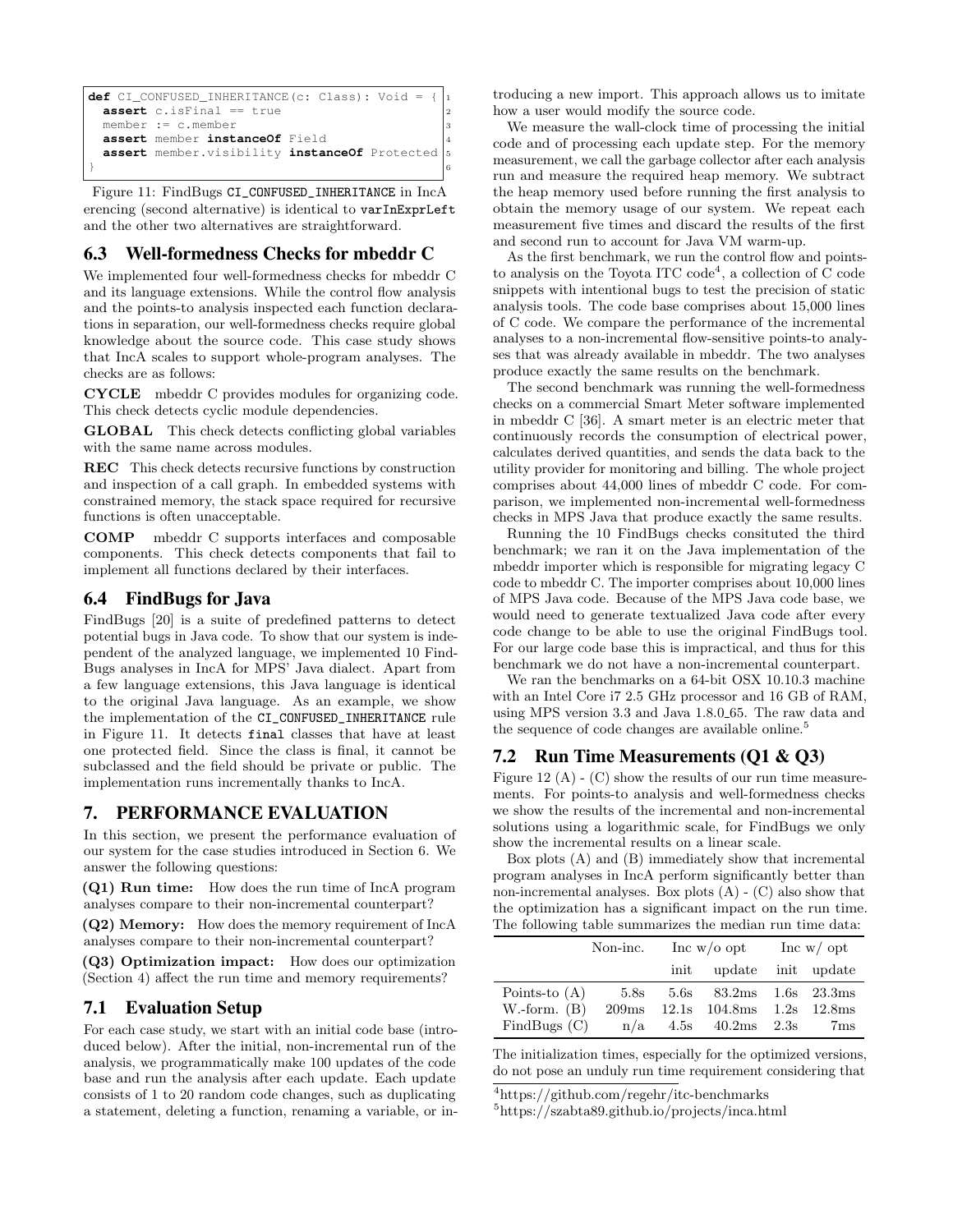<span id="page-8-0"></span>

loading large programs into MPS also takes a few seconds. After initialization, incremental analysis without optimization achieves speedups of  $A=70x$  and  $B=2x$  compared to nonincremental analysis. With optimization, we even achieve speedups of  $A=249x$  and  $B=16x$ . Indeed, the optimization accounts for an additional speedup of 2 - 10x for initialization and of 3 - 8x for change-processing time. IncA and its optimization provide good runtime performance across analyses and for both analyzed languages.

[Figure 12](#page-8-0) (G) and (H) show the points-to and well-formedness analysis times as a function of the input change size (the number of deleted or added AST nodes). IncA scales well, because the plots remain roughly linear with increasing input change sizes. We conclude:

(Q1) Incremental program analysis with IncA provides significant speedups of up to 249x compared to nonincremental analysis. The analyses scale linearly with increasing input change sizes.

(Q3) The IncA compiler optimization improves initialization time by 2–10x and change-processing time by 3–8x.

# 7.3 Memory Measurements (Q2 & Q3)

[Figure 12](#page-8-0)  $(D)$  -  $(F)$  show the results of our memory measurements. We measured the memory required by incrementality for each of the 100 update steps and created the box plots from this data. We summarize the median memory requirements in the following table:

|                  | Inc w/o opt Inc w/ opt |       |
|------------------|------------------------|-------|
| Points-to $(D)$  | 273MB                  | 242MB |
| Well-form. $(E)$ | 163MB                  | 50MB  |
| FindBugs(F)      | 124MB                  | 100MB |

The points-to analysis is the most complex case study and it has the biggest memory requirement, because its computation graph caches major part of the input AST to compute a complete CFG and to handle a large variety of assignments, including nested ones. The optimization helps to reduce the memory requirement with  $A=11\%$ ,  $B=69\%$ , and  $C=19\%$ . Based on our experience with real world usage of MPS, the IDE typically requires about 1.2GB of memory. This means

that the optimized analyses have a memory overhead of  $A=20\%$ ,  $B=4\%$ , and  $C=8\%$  relative to MPS. We conclude:

(Q2) For real world scenarios, incremental program analysis with IncA requires an acceptable amount of 20% additional memory for our most complex case study. (Q3) The IncA compiler optimization reduces the required memory by 11 - 69%.

## 8. RELATED WORK

Improving the performance of program analyses has attracted a lot of research, because of their widespread use in compilers and IDEs. In particular, the use of incrementality to speed up program analyses has a long tradition.

Specialized algorithms While we present a framework for incremental program analyses, the manual enhancement of specific program analyses to support incrementality is also subject to research. Yur et al. propose an algorithm for incremental flow-sensitive and context-sensitive points-to analysis [\[41\]](#page-11-9). The paper assumes that the CFG is maintained incrementally. This in itself is a challenging problem which we address as part of our work. Saha and Ramakrishnan propose an incremental flow-insensitive points-to analysis for a subset of C using logic programming [\[32\]](#page-11-8). Lu et al. present a context-sensitive and field-sensitive points-to analysis for Java based on context-free language reachability [\[22\]](#page-10-10).

All of these approaches target only a particular analysis (e.g. points-to analysis). There are also many algorithms [\[7,](#page-10-2) [25,](#page-10-3) [18,](#page-10-4) [26\]](#page-11-2) tailored specifically to incrementally handle a class of analyses (e.g. data-flow analyses). IncA goes one step further than those because it supports a wider spectrum of analyses (data-flow, syntactic analyses such as well-formedness, FindBugs) as a language-agnostic framework.

The previously mentioned algorithms come with their own incrementalization engine that could play the role of the incremental evaluator in our architecture (although limiting expressivity to a particular class of analyses). Once embedded into our architecture, their efficiency could be improved with our optimizations.

Analysis Frameworks Several systems in model-driven development incrementally reapply consistency rules on mod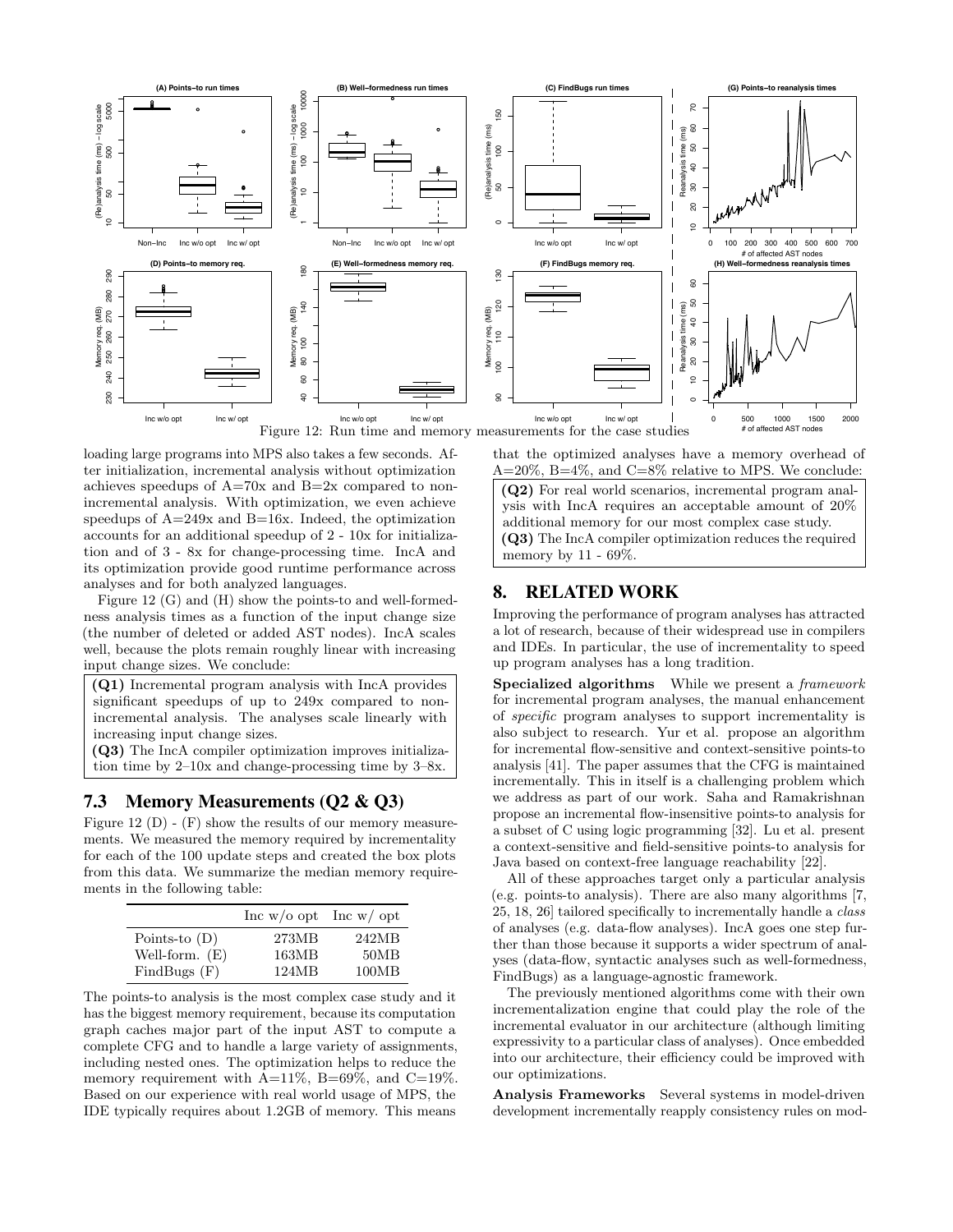els [\[12,](#page-10-12) [16,](#page-10-13) [6\]](#page-10-14). These systems are only incremental in the sense that they selectively reapply affected consistency rules after a change; once selected, the rules run non-incrementally on the whole input. This form of incrementalization is not practical for complex program analyses or for large inputs. In contrast, our system incrementally reanalyzes only those program entities that are actually affected by a change.

EMF-IncQuery is a framework for incremental queries over EMF models [\[35\]](#page-11-1). Like IncA, it is based on the IncQuery evaluator. We have generalized EMF-IncQuery in several ways. First, we have designed the IncA DSL for the description of program analyses that abstracts from graph patterns and supports more conventional descriptions as forward or backward analyses. Second, we extended our runtime system with the data-flow analysis-based optimization, whereas EMF-IncQuery requires manual registration of relevant parts of the metamodel. Third, we describe an architecture that supports the integration with IDEs other than Eclipse. Finally, the focus of EMF-IncQuery is efficient model queries, while we show that graph patterns can be used to implement program analyses that scale to real world programs.

Wachsmuth et al. introduce a language-independent task engine for incremental name and type analysis in the Spoofax language workbench [\[39\]](#page-11-3). Evaluation starts by collecting analysis tasks, which are executed in a second step. When the analyzed program changes, the task engine recollects analysis tasks and executes only the affected ones. IncA, in contrast, is not limited to name or type analysis, but supports a wider range of analyses.

Arzt and Bodden present an extension of the IFDS framework [\[31\]](#page-11-11) that selectively re-derives changed parts of a program's data-flow graph upon program manipulation, enabling incremental data-flow analysis. The IFDS framework reduces data-flow problems into a graph reachability problem and associates semantic information to program nodes whereas IncA relates program nodes. There are analyses (e.g., pointsto) that can be cast as both, but there are certain analyses that are not supported by either one of the frameworks. For example, IncA cannot handle analyses that require the generation of runtime data (e.g., an interval for an interval analysis), while IFDS cannot handle the more syntactic analyses (e.g., well-formedness or FindBugs). Supporting semantic analyses in IncA would require IncA extensions to generate and incrementally maintain runtime data that is not in the AST. However, this is non-trivial because such an extension must consider the trade-off between the expressive power needed for computing derived data and the feasibility of incrementalizing these computations. We investigate this direction in future work.

Datalog-based analyses The IncA runtime system translates analysis code into graph patterns, and we showed that the solution can scale to real-world programs. Datalog, a logic programming language used in deductive databases, is often used as a definition language of program analyses [\[40,](#page-11-12) [5,](#page-10-15) [29\]](#page-11-13). In fact, IncQuery's graph patterns and Datalog with stratified negation [\[15\]](#page-10-16) and recursion share the same expressive power [\[21,](#page-10-8) p. 225]. This suggests that Datalog could replace IncQuery as the target language for IncA and a corresponding incremental Datalog backend could be used as the evaluator in our system. However, to the best of our knowledge there is only the commercial LogicBlox [\[2\]](#page-10-17) backend which employs incrementalization. From the literature, it is clear that LogicBlox scales to large inputs for from-scratch

analyses, but the performance of the incremental part is not documented. While there are specialized algorithms for incrementalizing Datalog queries [\[10,](#page-10-18) [11\]](#page-10-19), we emphasise that our contributions build around an off-the-shelf evaluator. Also, abstracting from the relational nature of Datalog with IncA helps language developers to deal with abstractions that they are usually already familiar with, such as functions, direction from input to output, and assignments. This is important, because, for DSLs it is often infeasible to spend large efforts on program analyses; a straightforward implementation approach is crucial.

The DOOP framework [\[33\]](#page-11-14) uses Datalog and LogicBlox to define various (flow-insensitive) points-to analyses for Java. The authors of DOOP pose the question whether a high-level language can be expressive enough to implement various program analyses. They show that Datalog is well-suited for Java points-to analyses. However, our work shows that a high-level language (which can itself be analyzed) is also useful for other kinds of syntactic analyses in a languageagnostic way. We will experiment with extensions of IncA for generating runtime data, which would further extend the kinds of analyses that IncA could support.

General-purpose incrementalization i3QL [\[23\]](#page-10-20) makes incremental computations available as an embedded Scala DSL using an SQL-like syntax. Its runtime system builds on relational algebra and applies optimizations known from database engines, but, unlike IncA, it does not detect and filter irrelevant program changes. Adapton [\[17\]](#page-10-21) is an MLstyle general-purpose language for incremental self-adjusting computations. The runtime system of Adapton tracks memory dependencies in order to retrigger computations when a change to a data structure occurs. Compared to our evaluation, these tools were tested only on small programs with simple analyses, and it is thus unclear whether they can scale to support complex program analysis of large code bases.

Analysis DSLs Other researchers have proposed DSLs for specific program analyses, but, in contrast to IncA, do not provide incrementalization. Examples include the declarative DSL for CFG construction in the JastAdd compiler [\[34,](#page-11-15) [13\]](#page-10-22), the data-flow rules of DCFlow [\[19\]](#page-10-23), fact extraction with De-Facto [\[4\]](#page-10-24), and MPS' DSL for constructing data-flow graphs.

## 9. CONCLUSIONS

We presented IncA, a DSL for the definition and efficient evaluation of incremental program analyses in IDEs. IncA provides a declarative notation for analyses in the style of pattern functions that our optimizing compiler translates into graph patterns. We demonstrated the applicability of IncA by developing incremental program analyses for C and Java. Our performance evaluation shows that IncA provides significant speedups compared to non-incremental analyses and acceptable memory overhead.

We plan to use IncA in the future to enforce secure coding standards (e.g. Misra, CERT) in mbeddr. These standards define well-formedness rules which IncA can check incrementally as the program is edited.

## 10. ACKNOWLEDGEMENT

The authors would like to thank Daco Harkes, Johannes Lerch, and the members of the EMF-IncQuery team for feedback and useful discussions on this work. This work was supported in part by Oracle Labs.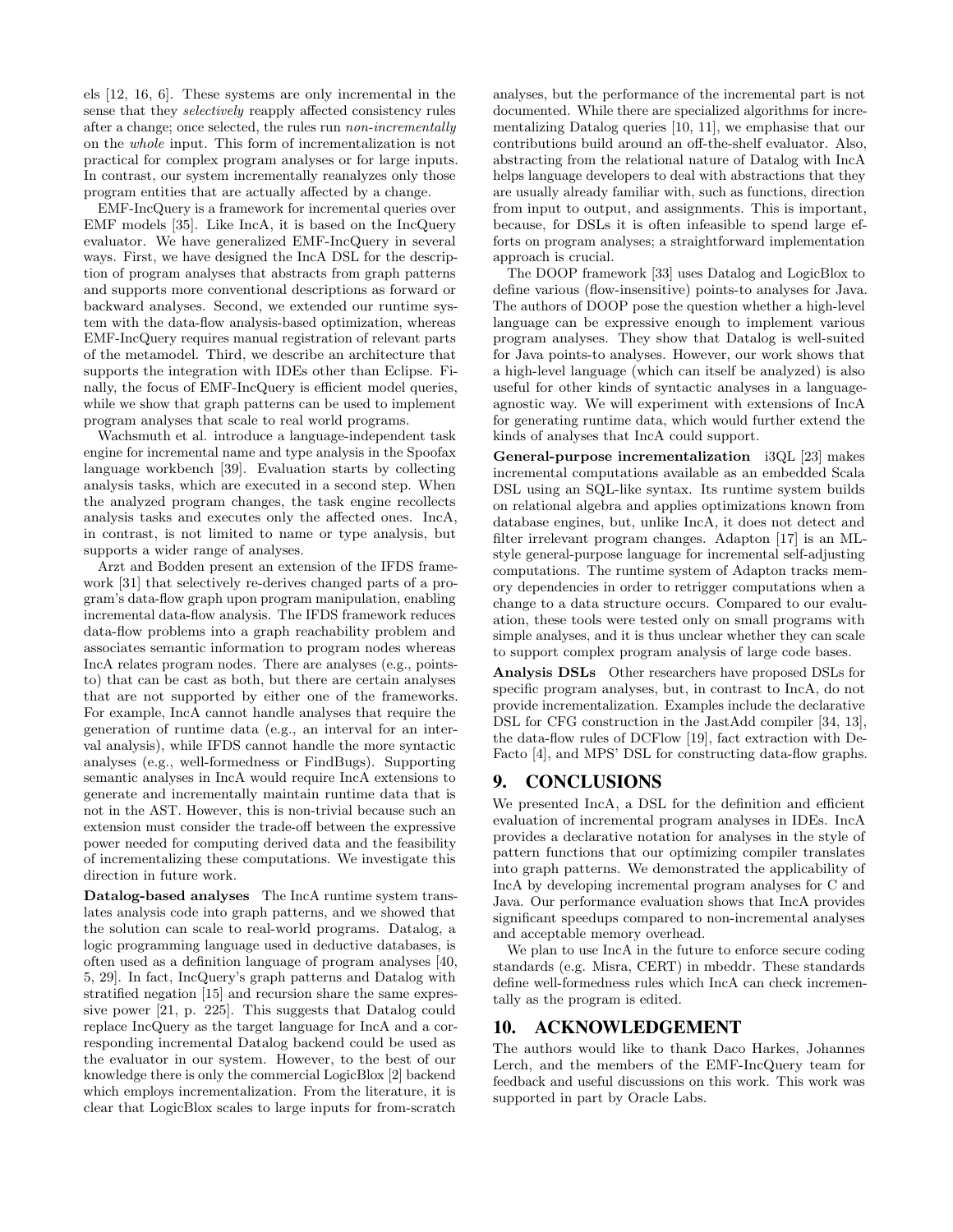# 11. REFERENCES

- <span id="page-10-11"></span>[1] Andersen, L. O. Program Analysis and Specialization of the C Programming Language. PhD thesis, University of Copenhagen, 1994.
- <span id="page-10-17"></span>[2] Aref, M., ten Cate, B., Green, T. J., Kimelfeld, B., Olteanu, D., Pasalic, E., Veldhuizen, T. L., and Washburn, G. Design and Implementation of the LogicBlox System. In Proceedings of the 2015 ACM SIGMOD International Conference on Management of Data (New York, NY, USA, 2015), SIGMOD '15, ACM, pp. 1371–1382.
- <span id="page-10-5"></span>[3] ARZT, S., AND BODDEN, E. Reviser: Efficiently Updating IDE-/IFDS-based Data-flow Analyses in Response to Incremental Program Changes. In Proceedings of the 36th International Conference on Software Engineering (New York, NY, USA, 2014), ICSE 2014, ACM, pp. 288–298.
- <span id="page-10-24"></span>[4] BASTEN, H. J. S., AND KLINT, P. Defacto: Language-parametric fact extraction from source code. In Software Language Engineering: First International Conference, SLE 2008, Toulouse, France, September 29-30, 2008. Revised Selected Papers, D. Gašević, R. Lämmel, and E. Wyk, Eds. Springer Berlin Heidelberg, Berlin, Heidelberg, 2009, pp. 265–284.
- <span id="page-10-15"></span>[5] Besson, F., and Jensen, T. Modular class analysis with datalog. In Proceedings of the 10th International Conference on Static Analysis (2003), Springer-Verlag.
- <span id="page-10-14"></span>[6] CABOT, J., AND TENIENTE, E. Incremental Integrity Checking of UML/OCL Conceptual Schemas. J. Syst. Softw. 82, 9 (Sept. 2009), 1459–1478.
- <span id="page-10-2"></span>[7] Cooper, K. D., and Kennedy, K. Efficient computation of flow insensitive interprocedural summary information. In Proceedings of the 1984 SIGPLAN Symposium on Compiler Construction (New York, NY, USA, 1984), SIGPLAN '84, ACM, pp. 247–258.
- <span id="page-10-9"></span>[8] DIEKMANN, L., AND TRATT, L. Eco: A Language Composition Editor. In Software Language Engineering: 7th International Conference, SLE 2014, Västerås, Sweden, September 15-16, 2014. Proceedings, B. Combemale, D. J. Pearce, O. Barais, and J. J. Vinju, Eds. Springer International Publishing, Cham, 2014, pp. 82–101.
- <span id="page-10-0"></span>[9] Dietrich, J., Hollingum, N., and Scholz, B. Giga-scale Exhaustive Points-to Analysis for Java in Under a Minute. In Proceedings of the 2015 ACM SIGPLAN International Conference on Object-Oriented Programming, Systems, Languages, and Applications (New York, NY, USA, 2015), OOPSLA 2015, ACM, pp. 535–551.
- <span id="page-10-18"></span>[10] Dong, G., and Su, J. First-order incremental evaluation of datalog queries. In Proceedings of the Fourth International Workshop on Database Programming Languages - Object Models and Languages (London, UK, UK, 1994), DBLP-4, Springer-Verlag, pp. 295–308.
- <span id="page-10-19"></span>[11] Dong, G., Su, J., and Topor, R. Nonrecursive incremental evaluation of datalog queries. Annals of Mathematics and Artificial Intelligence 14, 2 (1995), 187–223.
- <span id="page-10-12"></span>[12] EGYED, A. Instant Consistency Checking for the UML. In Proceedings of the 28th International Conference on

Software Engineering (New York, NY, USA, 2006), ICSE '06, ACM, pp. 381–390.

- <span id="page-10-22"></span>[13] EKMAN, T., AND HEDIN, G. The JastAdd System -Modular Extensible Compiler Construction. Sci. Comput. Program. 69, 1-3 (Dec. 2007), 14–26.
- <span id="page-10-6"></span>[14] ERDWEG, S., BRAČEVAC, O., KUCI, E., KREBS, M., and Mezini, M. A Co-contextual Formulation of Type Rules and Its Application to Incremental Type Checking. In Proceedings of the 2015 ACM SIGPLAN International Conference on Object-Oriented Programming, Systems, Languages, and Applications (New York, NY, USA, 2015), OOPSLA 2015, ACM, pp. 880–897.
- <span id="page-10-16"></span>[15] GREEN, T. J., HUANG, S. S., LOO, B. T., AND ZHOU, W. Datalog and recursive query processing. Found. Trends databases 5, 2 (Nov. 2013), 105–195.
- <span id="page-10-13"></span>[16] GROHER, I., REDER, A., AND EGYED, A. Incremental Consistency Checking of Dynamic Constraints. In Fundamental Approaches to Software Engineering, D. Rosenblum and G. Taentzer, Eds., vol. 6013 of Lecture Notes in Computer Science. Springer Berlin Heidelberg, 2010, pp. 203–217.
- <span id="page-10-21"></span>[17] Hammer, M. A., Phang, K. Y., Hicks, M., and Foster, J. S. Adapton: Composable, Demand-driven Incremental Computation. In Proceedings of the 35th ACM SIGPLAN Conference on Programming Language Design and Implementation (New York, NY, USA, 2014), PLDI '14, ACM, pp. 156–166.
- <span id="page-10-4"></span>[18] HERMENEGILDO, M., PUEBLA, G., MARRIOTT, K., and Stuckey, P. J. Incremental analysis of constraint logic programs. ACM Trans. Program. Lang. Syst. 22, 2 (Mar. 2000), 187–223.
- <span id="page-10-23"></span>[19] HILLS, M. Streamlining Control Flow Graph Construction with DCFlow. In Software Language Engineering, B. Combemale, D. Pearce, O. Barais, and J. Vinju, Eds., vol. 8706 of Lecture Notes in Computer Science. Springer International Publishing, 2014, pp. 322–341.
- <span id="page-10-1"></span>[20] Hovemeyer, D., and Pugh, W. Finding Bugs is Easy. SIGPLAN Not. 39, 12 (Dec. 2004), 92–106.
- <span id="page-10-8"></span>[21] IMMERMAN, N. Descriptive complexity. Springer Science & Business Media, 2012.
- <span id="page-10-10"></span>[22] Lu, Y., Shang, L., Xie, X., and Xue, J. An Incremental Points-to Analysis with CFL-Reachability. In Compiler Construction, R. Jhala and K. De Bosschere, Eds., vol. 7791 of Lecture Notes in Computer Science. Springer Berlin Heidelberg, 2013, pp. 61–81.
- <span id="page-10-20"></span>[23] MITSCHKE, R., ERDWEG, S., KÖHLER, M., MEZINI, M., and Salvaneschi, G. I3QL: Language-Integrated Live Data Views. In Proceedings of the 2014 ACM International Conference on Object Oriented Programming Systems Languages & Applications, OOPSLA 2014, part of SPLASH 2014, Portland, OR, USA, October 20-24, 2014 (2014), pp. 417–432.
- <span id="page-10-7"></span>[24] Nielson, F., Nielson, H. R., and Hankin, C. Principles of Program Analysis. Springer-Verlag New York, Inc., Secaucus, NJ, USA, 1999.
- <span id="page-10-3"></span>[25] POLLOCK, L. L., AND SOFFA, M. L. An incremental version of iterative data flow analysis. IEEE Trans. Softw. Eng. 15, 12 (Dec. 1989), 1537–1549.